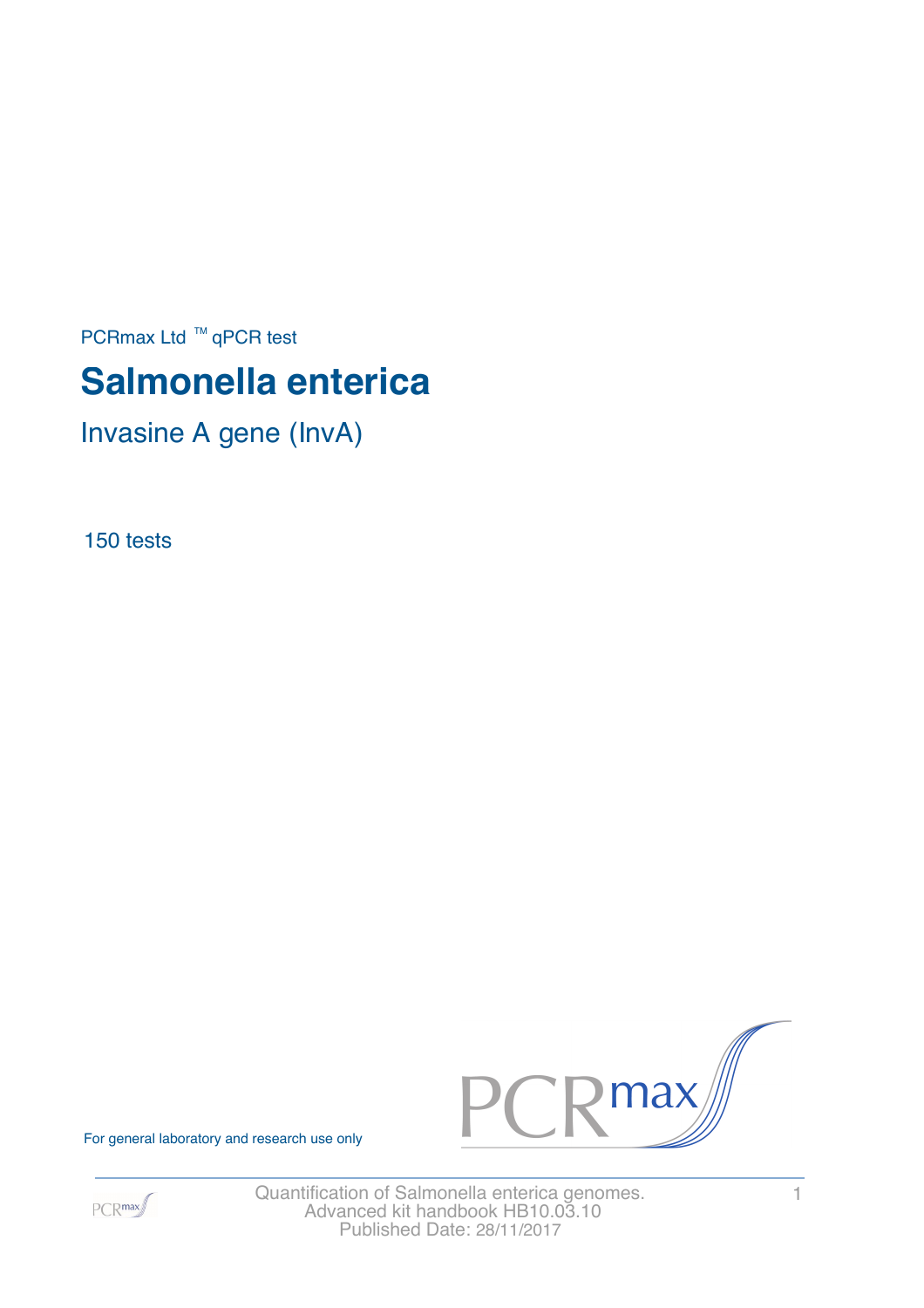### Introduction to Salmonella enterica

Salmonella enterica is a motile, rod shaped, Gram-negative bacterium of the Enterobecteriacae family. There are over 2000 serovars that make up this species with genomes ranging in length from 4.5-5 M nucleotides arranged in a circular configuration with plasmids. These serovars can cause illnesses in human ranging from gastroenteritis to typhoid fever which kills around 500,000 people worldwide per year.

S. enterica can be found naturally on raw poultry and red meat and can contaminate some water sources. When ingested from any of these sources, the bacterium secretes adhesion proteins called adhesins that mediate attachment to the host intestinal cells. Once within the host cells, the bacteria translocate to the liver and spleen where bacterial replication continues. From the liver, bacteria are release back into the intestine and are subsequently excreted. In areas with poor hygiene and water treatment, the bacteria can infect water sources at this time. A number of antibiotics have proven useful in reducing the length of infection.

The 3 main serovars cause widely different symptoms. Salmonella enterica serovar Typhi causes typhoid fever which initially presents with vomiting and diarrhea. This disease progresses over several weeks leading to a high fever, abdominal pain and a rash on the chest or abdomen. Complications arise from intestinal hemorrhaging or perforation and inflammation of organs and bones.

Salmonella enterica serovar Typhimurium and Salmonella enterica serovar Enteritidis both cause an infection with much milder symptoms than S. typhi, and are responsible for causing salmonellosis, a type of gastroenteritits, with S. enteritidis being much more common than S. typhimurium. This disease is characterised by vomiting, diarrhea and abdominal pain but usually only last around 7 days before the immune system fights off the infection. This is not the case in people with weak immune systems such as the elderly or infants in whom the disease may become fatal if not treated.

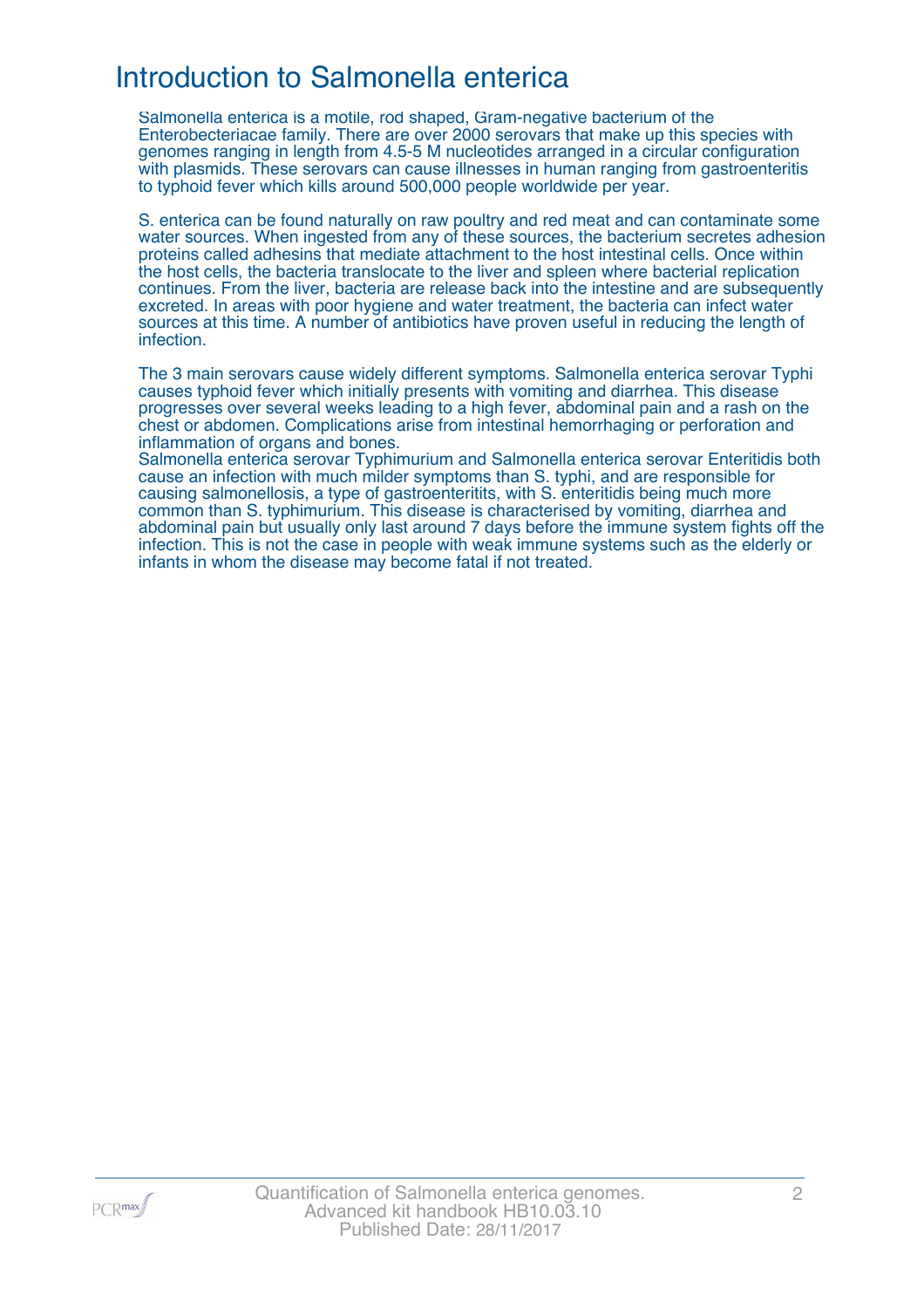

The PCR Max qPCR Kit for Salmonella enterica (S.enterica) genomes is designed for the in vitro quantification of S.enterica genomes. The kit is designed to have the broadest detection profile possible whilst remaining specific to the S.enterica genome.

The primers and probe sequences in this kit have 100% homology with a broad range of S.enterica sequences based on a comprehensive bioinformatics analysis.

The Salmonella enterica primers have been designed for the specific and exclusive in vitro quantification of all Salmonella enteric subsp. enterica strains in which invasin A has been described. The target sequence (invA) has previously been shown to be a good genetic marker for broad detection of pathogenic salmonella strains in other real time PCR based studies (Hadjinicolaou AV, et.al 2009). The primers and probe sequences in this kit have 100% homology with a broad range of clinically relevant reference sequences based on a comprehensive bioinformatics analysis.

If you require further information, or have a specific question about the detection profile of this kit then please send an e.mail to CPtechsupport@coleparmer.com and our bioinformatics team will answer your question.

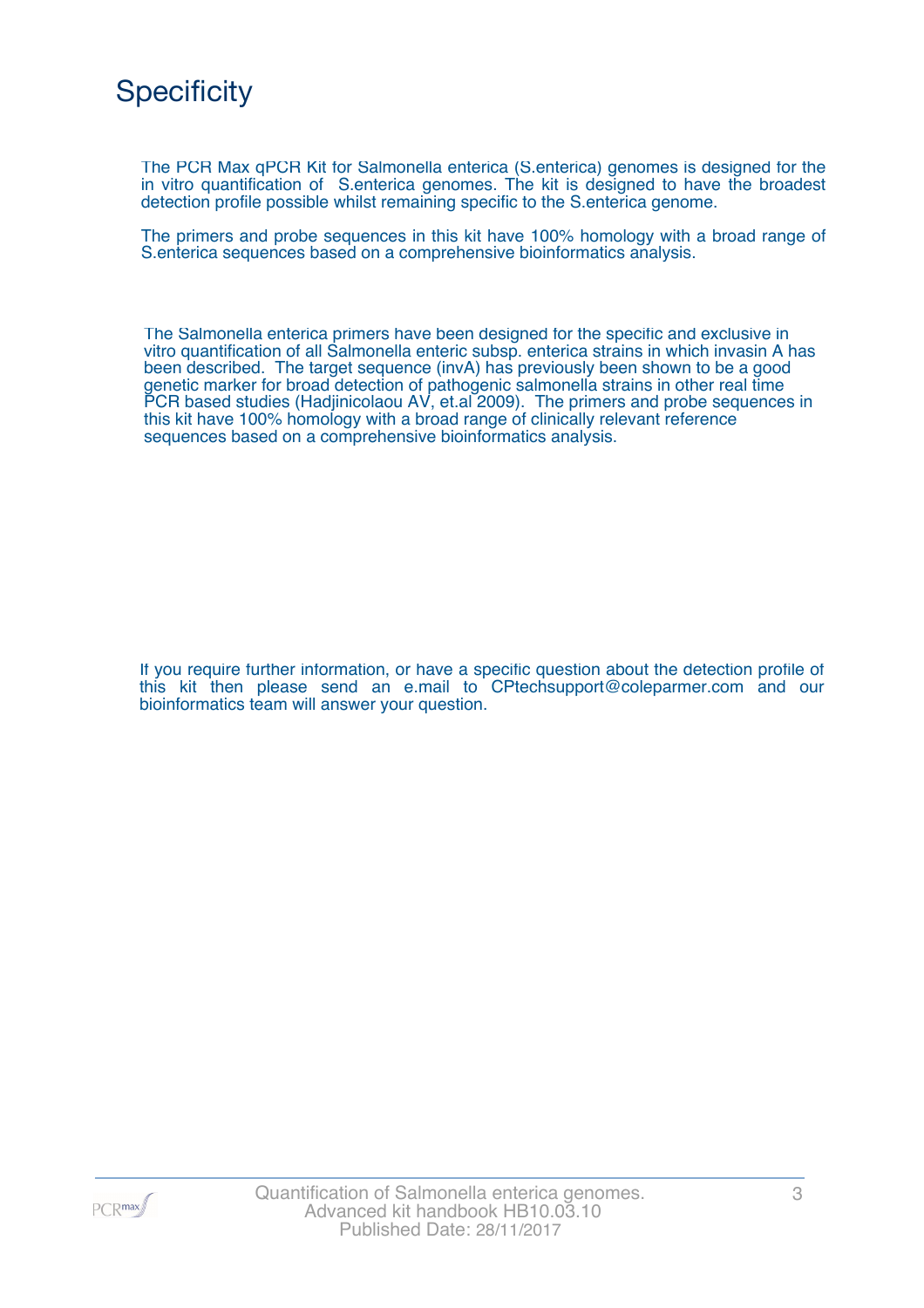### Kit contents

- **S.enterica specific primer/probe mix (150 reactions BROWN)** FAM labelled
- **S.enterica positive control template (for Standard curve RED)**
- **Internal extraction control primer/probe mix (150 reactions BROWN)** VIC labelled as standard
- **Internal extraction control DNA (150 reactions BLUE)**
- **Endogenous control primer/probe mix (150 reactions BROWN)** FAM labelled
- **RNase/DNase free water (WHITE)** for resuspension of primer/probe mixes
- **Template preparation buffer (YELLOW)** for resuspension of and internal extraction control template, positive control template and standard curve preparation

# Reagents and equipment to be supplied by the user

#### **Real-time PCR Instrument**

#### **DNA extraction kit**

This kit is designed to work well with all processes that yield high quality DNA with minimal PCR inhibitors.

#### **Lyophilised 2X qPCR Master Mix**

This kit is designed to be compatible with all commercially available master mixes that run with standard cycling conditions.

**Pipettors and Tips**

**Vortex and centrifuge**

#### **Thin walled 1.5 ml PCR reaction tubes**

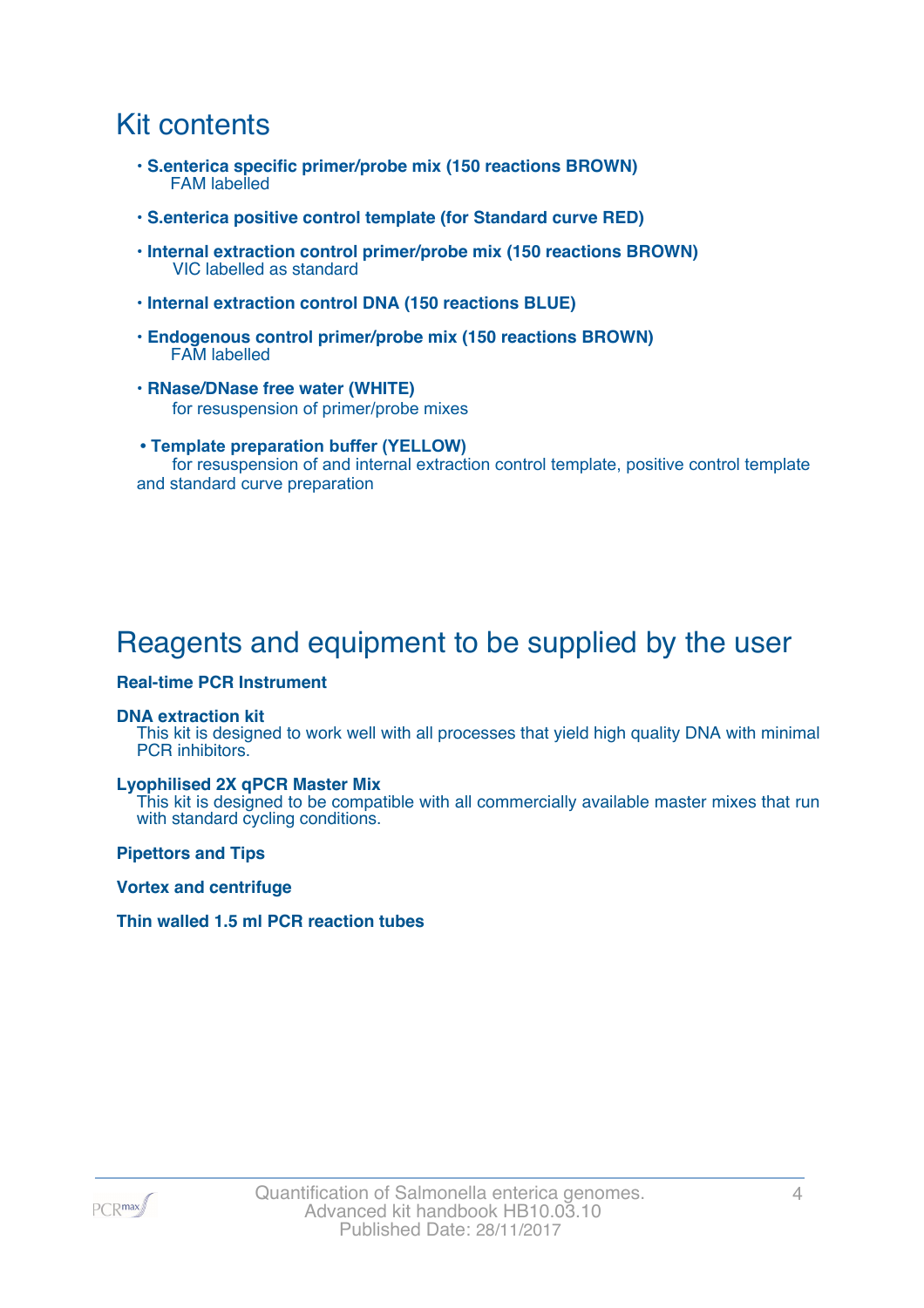### Kit storage and stability

This kit is stable at room temperature but should be stored at -20°C on arrival. Once the lyophilised components have been resuspended they should not be exposed to temperatures above -20ºC for longer than 30 minutes and unnecessary repeated freeze/thawing should be avoided. The kit is stable for six months from the date of resuspension under these circumstances.

If a standard curve dilution series is prepared this can be stored frozen for an extended period. If you see any degradation in this serial dilution a fresh standard curve can be prepared from the positive control.

PCRmax does not recommend using the kit after the expiry date stated on the pack.

### Suitable sample material

All kinds of sample material suited for PCR amplification can be used. Please ensure the samples are suitable in terms of purity, concentration, and DNA integrity (An internal PCR control is supplied to test for non specific PCR inhibitors). Always run at least one negative control with the samples. To prepare a negative-control, replace the template DNA sample with RNase/DNase free water.

### Dynamic range of test

Under optimal PCR conditions PCRmax S.enterica detection kits have very high priming efficiencies of >95% and can detect less than 100 copies of target template.

### Notices and disclaimers

This product is developed, designed and sold for research purposes only. It is not intended for human diagnostic or drug purposes or to be administered to humans unless clearly expressed for that purpose by the Food and Drug Administration in the USA or the appropriate regulatory authorities in the country of use. During the warranty period Master Mix detection kits allow precise and reproducible data recovery combined with excellent sensitivity. For data obtained by violation to the general GLP guidelines and the manufacturer's recommendations the right to claim under guarantee is expired. PCR is a proprietary technology covered by several US and foreign patents. These patents are owned by Roche Molecular Systems Inc. and have been sub-licensed by PE Corporation in certain fields. Depending on your specific application you may need a license from Roche or PE to practice PCR. Additional information on purchasing licenses to practice the PCR process may be obtained by contacting the Director of Licensing at Roche Molecular Systems, 1145 Atlantic Avenue, Alameda, CA 94501 or Applied Biosystems business group of the Applera Corporation, 850 Lincoln Centre Drive, Foster City, CA 94404. In addition, the 5' nuclease assay and other homogeneous amplification methods used in connection with the PCR process may be covered by U. S. Patents 5,210,015 and 5,487,972, owned by Roche Molecular Systems, Inc, and by U.S. Patent 5,538,848, owned by The Perkin-Elmer Corporation.

# **Trademarks**

#### Master Mix™ is a trademark of Cole-Parmer Ltd.

The PCR process is covered by US Patents 4,683,195, and 4,683,202 and foreign equivalents owned by Hoffmann-La Roche AG. BI, ABI PRISM® GeneAmp® and MicroAmp® are registered trademarks of the Applera Genomics (Applied Biosystems Corporation). BIOMEK® is a registered trademark of Beckman Instruments, Inc.; iCycler™ is a registered trademark of Bio-Rad Laboratories, Rotor-Gene is a trademark of Corbett Research. LightCycler™ is a registered trademark of the Idaho Technology Inc. GeneAmp®, TaqMan® and AmpliTaqGold® are registered trademarks of Roche Molecular Systems, Inc., The purchase of the Master Mix reagents cannot be construed as an authorization or implicit license to practice PCR under any patents held by Hoffmann-LaRoche Inc.

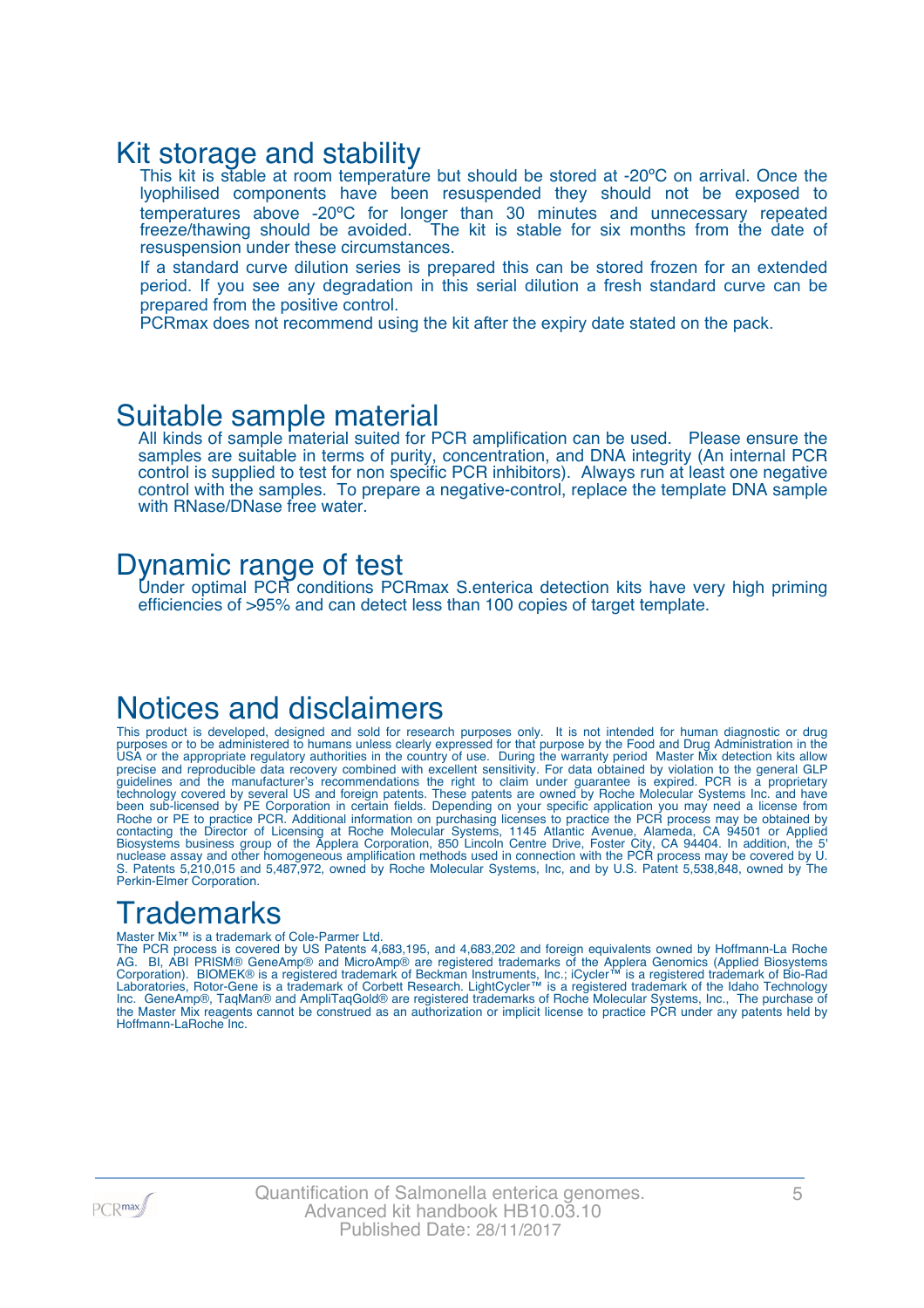### Principles of the test

#### **Real-time PCR**

A S.enterica specific primer and probe mix is provided and this can be detected through the FAM channel.

The primer and probe mix provided exploits the so-called TaqMan® principle. During PCR amplification, forward and reverse primers hybridize to the S.enterica DNA. A fluorogenic probe is included in the same reaction mixture which consists of a DNA probe labeled with a 5`-dye and a 3`-quencher. During PCR amplification, the probe is cleaved and the reporter dye and quencher are separated. The resulting increase in fluorescence can be detected on a range of real-time PCR platforms.

#### **Positive control**

For copy number determination and as a positive control for the PCR set up, the kit contains a positive control template. This can be used to generate a standard curve of S. enterica copy number / Cq value. Alternatively the positive control can be used at a single dilution where full quantitative analysis of the samples is not required. Each time the kit is used, at least one positive control reaction must be included in the run. A positive result indicates that the primers and probes for detecting the target S.enterica gene worked properly in that particular experimental scenario. If a negative result is obtained the test results are invalid and must be repeated. Care should be taken to ensure that the positive control does not contaminate any other kit component which would lead to false-positive results. This can be achieved by handling this component in a Post PCR environment. Care should also be taken to avoid cross-contamination of other samples when adding the positive control to the run. This can be avoided by sealing all other samples and negative controls before pipetting the positive control into the positive control well.

#### **Negative control**

To validate any positive findings a negative control reaction should be included every time the kit is used. For this reaction the RNase/DNase free water should be used instead of template. A negative result indicates that the reagents have not become contaminated while setting up the run.

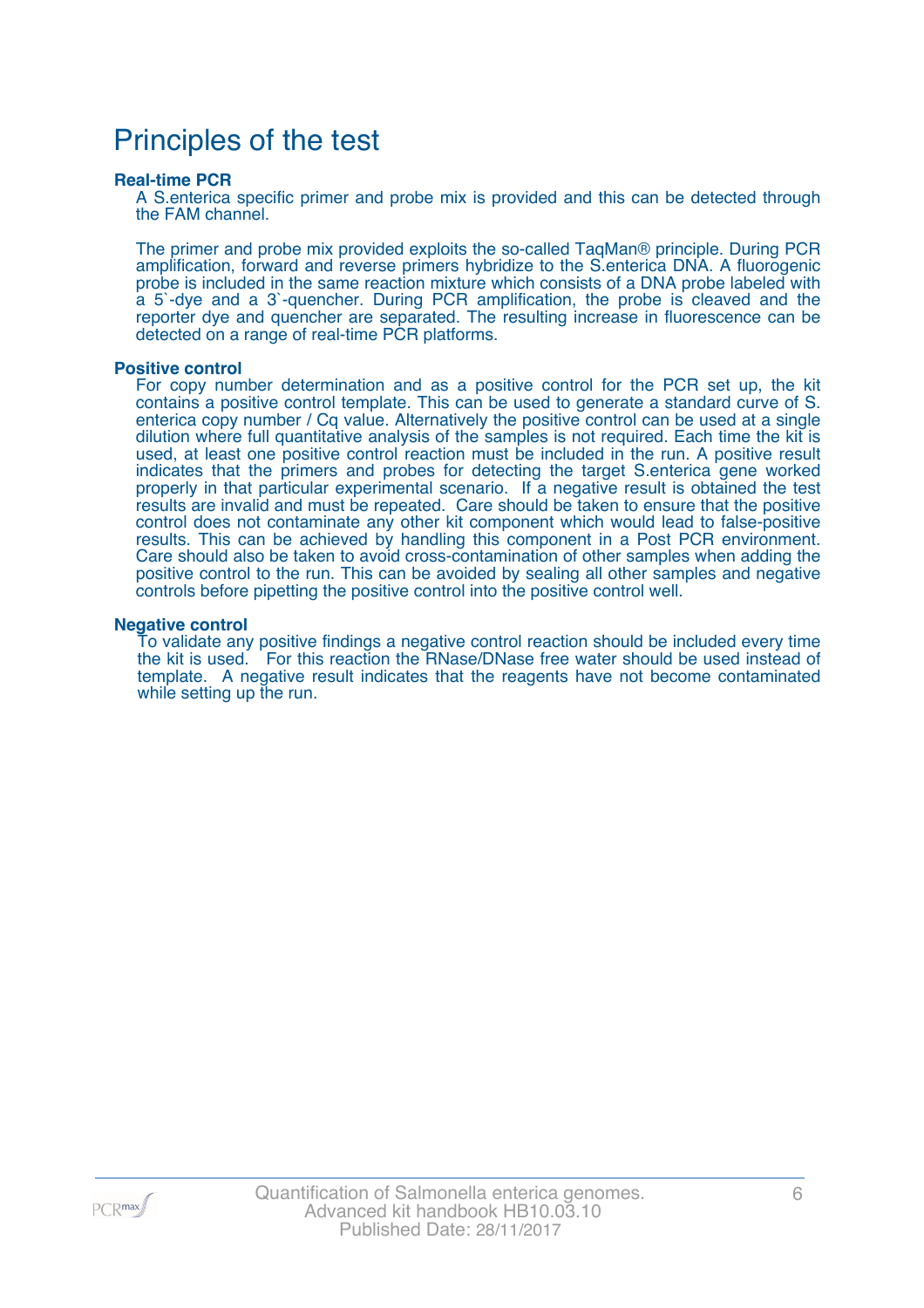#### **Internal DNA extraction control**

When performing DNA extraction, it is often advantageous to have an exogenous source of DNA template that is spiked into the lysis buffer. This control DNA is then co-purified with the sample DNA and can be detected as a positive control for the extraction process. Successful co-purification and real-time PCR for the control DNA also indicates that PCR inhibitors are not present at a high concentration.

A separate primer and probe mix are supplied with this kit to detect the exogenous DNA using real-time PCR. The primers are present at PCR limiting concentrations which allows multiplexing with the target sequence primers. Amplification of the control DNA does not interfere with detection of the S.enterica target DNA even when present at low copy number. The Internal control is detected through the VIC channel and gives a Cq value of 28+/-3.

#### **Endogenous control**

To confirm extraction of a valid biological template, a primer and probe mix is included to detect an endogenous gene. Detection of the endogenous control is through the FAM channel and it is NOT therefore possible to perform a multiplex with the S.enterica primers. A poor endogenous control signal may indicate that the sample did not contain sufficient biological material.

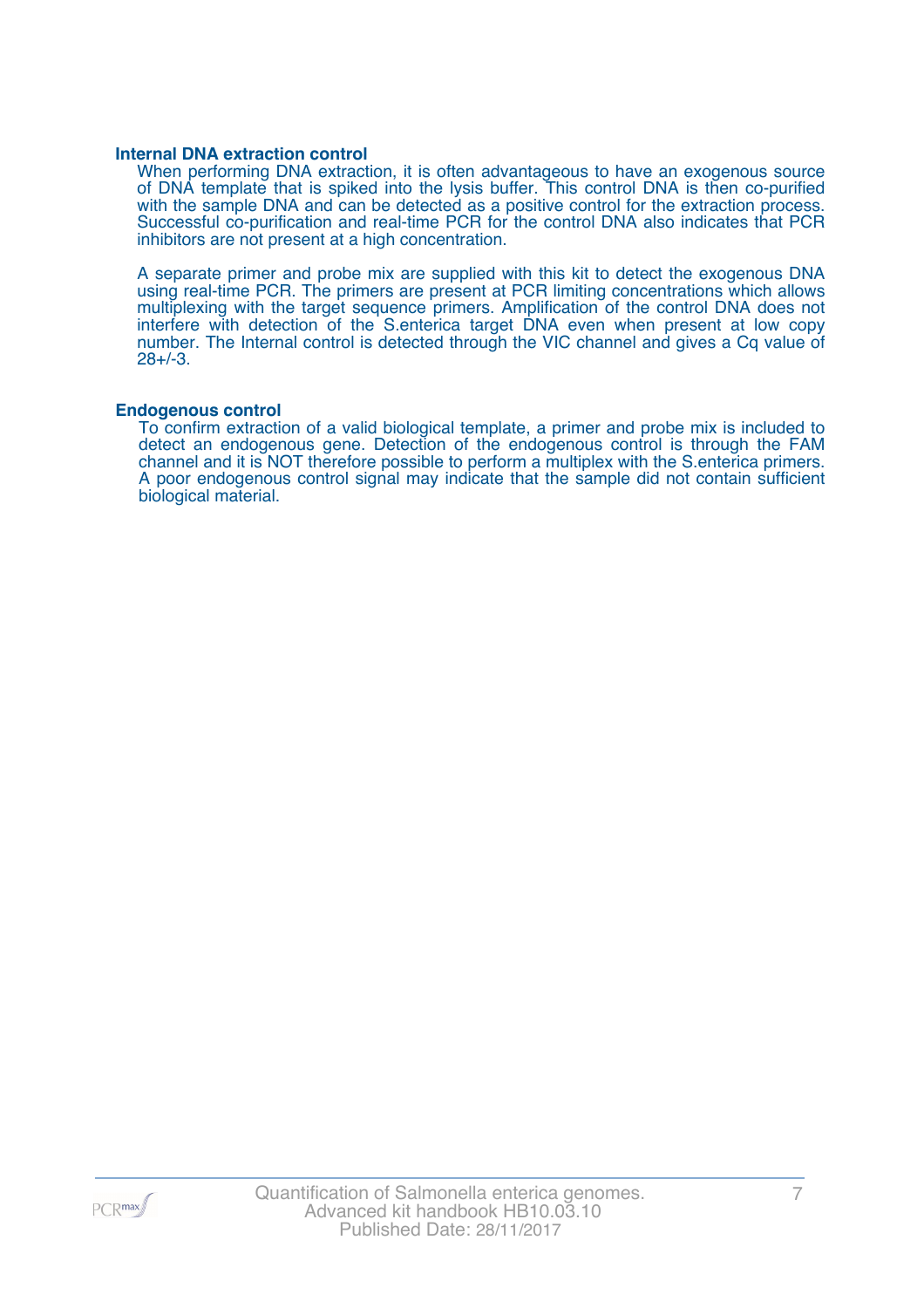### Resuspension Protocol

To minimize the risk of contamination with foreign DNA, we recommend that all pipetting be performed in a PCR clean environment. Ideally this would be a designated PCR lab or PCR cabinet. Filter tips are recommended for all pipetting steps.

- **1. Pulse-spin each tube in a centrifuge before opening.** This will ensure lyophilised primer and probe mix is in the base of the tube and is not spilt upon opening the tube.
- **2. Resuspend the primer/probe mixes in the RNase/DNase free water supplied, according to the table below:**

To ensure complete resuspension, vortex each tube thoroughly.

| Component - resuspend in water                       | Volume  |
|------------------------------------------------------|---------|
| <b>Pre-PCR pack</b>                                  |         |
| S.enterica primer/probe mix (BROWN)                  | 165 µl  |
| Internal extraction control primer/probe mix (BROWN) | $165$ µ |
| Endogenous control primer/probe mix (BROWN)          | 165 ul  |

**3. Resuspend the internal control template and positive control template in the template preparation buffer supplied, according to the table below:** To ensure complete resuspension, vortex the tube thoroughly.

| Component - resuspend in template preparation buffer |          |  |
|------------------------------------------------------|----------|--|
| <b>Pre-PCR heat-sealed foil</b>                      |          |  |
| Internal extraction control DNA (BLUE)               | 600 µl   |  |
| <b>Post-PCR heat-sealed foil</b>                     |          |  |
| S.enterica Positive Control Template (RED) *         | $500$ µl |  |

\* This component contains high copy number template and is a VERY significant contamination risk. It must be opened and handled in a separate laboratory environment, away from the other components.

### DNA extraction

The internal extraction control DNA can be added either to the DNA lysis/extraction buffer or to the DNA sample once it has been resuspended in lysis buffer.

**DO NOT add the internal extraction control DNA directly to the unprocessed biological sample as this will lead to degradation and a loss in signal.**

- **1. Add 4µl of the Internal extraction control DNA (BLUE) to each sample in DNA lysis/extraction buffer per sample.**
- **2. Complete DNA extraction according to the manufacturers protocols.**

PCR<sub>max</sub>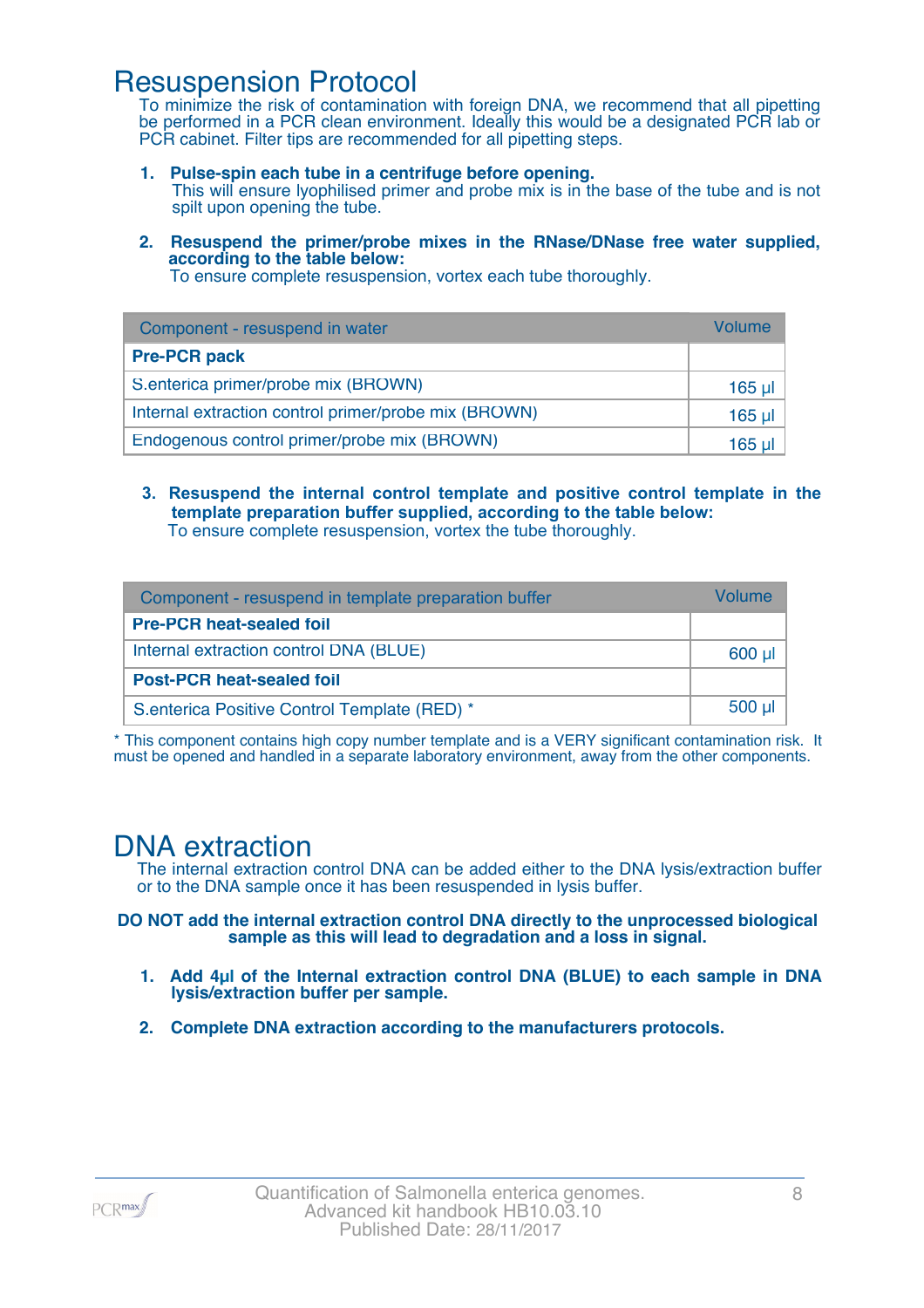# qPCR detection protocol

**1. For each DNA sample prepare a reaction mix according to the table below:** Include sufficient reactions for positive and negative controls.

| Component                                            | Volume          |
|------------------------------------------------------|-----------------|
| Lyophilised 2X qPCR Master Mix                       | 10 <sub>µ</sub> |
| S.enterica primer/probe mix (BROWN)                  | 1 µl            |
| Internal extraction control primer/probe mix (BROWN) | 1 µl            |
| RNase/DNase free water (WHITE)                       | 3 <sub>µ</sub>  |
| <b>Final Volume</b>                                  | 15 <sub>µ</sub> |

#### **2. For each DNA sample prepare an endogenous control reaction according to the table below (Optional):**

This control reaction will provide crucial information regarding the quality of the biological sample.

| Component                                   | Volume       |
|---------------------------------------------|--------------|
| Lyophilised 2X qPCR Master Mix              | 10 ul        |
| Endogenous control primer/probe mix (BROWN) | 1 ul         |
| RNase/DNase free water (WHITE)              | $4 \mu$      |
| <b>Final Volume</b>                         | <u>15 ul</u> |

- **3. Pipette 15µl of each mix into individual wells according to your real-time PCR experimental plate set up.**
- **4. Prepare sample DNA templates for each of your samples.**
- **5. Pipette 5µl of DNA template into each well, according to your experimental plate set up.**

For negative control wells use 5µl of RNase/DNase free water. The final volume in each well is 20ul.

**6. If a standard curve is included for quantitative analysis prepare a reaction mix according to the table below:**

| Component                           | Volume   |
|-------------------------------------|----------|
| Lyophilised 2X qPCR Master Mix      | $10 \mu$ |
| S.enterica primer/probe mix (BROWN) | 1 $\mu$  |
| RNase/DNase free water (WHITE)      | 4 $\mu$  |
| <b>Final Volume</b>                 | 15 $\mu$ |

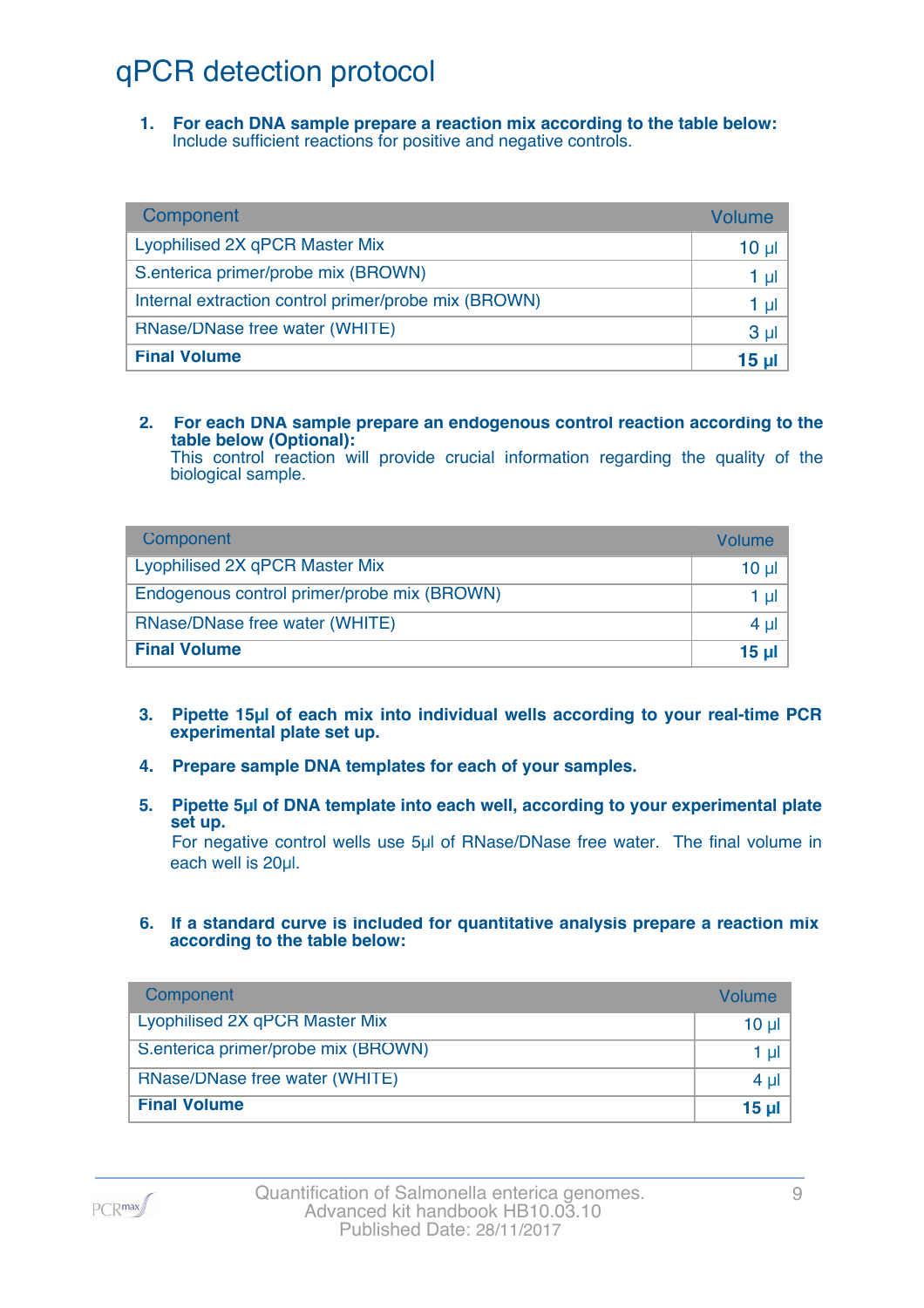#### **7. Preparation of standard curve dilution series.**

- 1) Pipette 90µl of template preparation buffer into 5 tubes and label 2-6
- 2) Pipette 10µl of Positive Control Template (RED) into tube 2
- 3) Vortex thoroughly
- 4) Change pipette tip and pipette 10µl from tube 2 into tube 3
- 5) Vortex thoroughly

Repeat steps 4 and 5 to complete the dilution series

| <b>Standard Curve</b>         | <b>Copy Number</b>     |
|-------------------------------|------------------------|
| Tube 1 Positive control (RED) | $2 \times 10^5$ per µl |
| Tube 2                        | $2 \times 10^4$ per µl |
| Tube 3                        | $2 \times 10^3$ per µl |
| Tube 4                        | $2 \times 10^2$ per µl |
| Tube 5                        | 20 per µl              |
| Tube 6                        | 2 per µl               |

**8. Pipette 5µl of standard template into each well for the standard curve according to your experimental plate set up.** The final volume in each well is 20µl.

# qPCR amplification protocol

Amplification conditions using Lyophilised 2X qPCR Master Mix.

|             | <b>Step</b>              | <b>Time</b>     | <b>Temp</b> |
|-------------|--------------------------|-----------------|-------------|
|             | <b>Enzyme activation</b> | 2 min           | 95 °C       |
| Cycling x50 | Denaturation             | 10 <sub>s</sub> | 95 °C       |
|             | <b>DATA COLLECTION *</b> | 60 <sub>s</sub> | 60 °C       |

\* Fluorogenic data should be collected during this step through the FAM and VIC channels

PCR<sub>max</sub>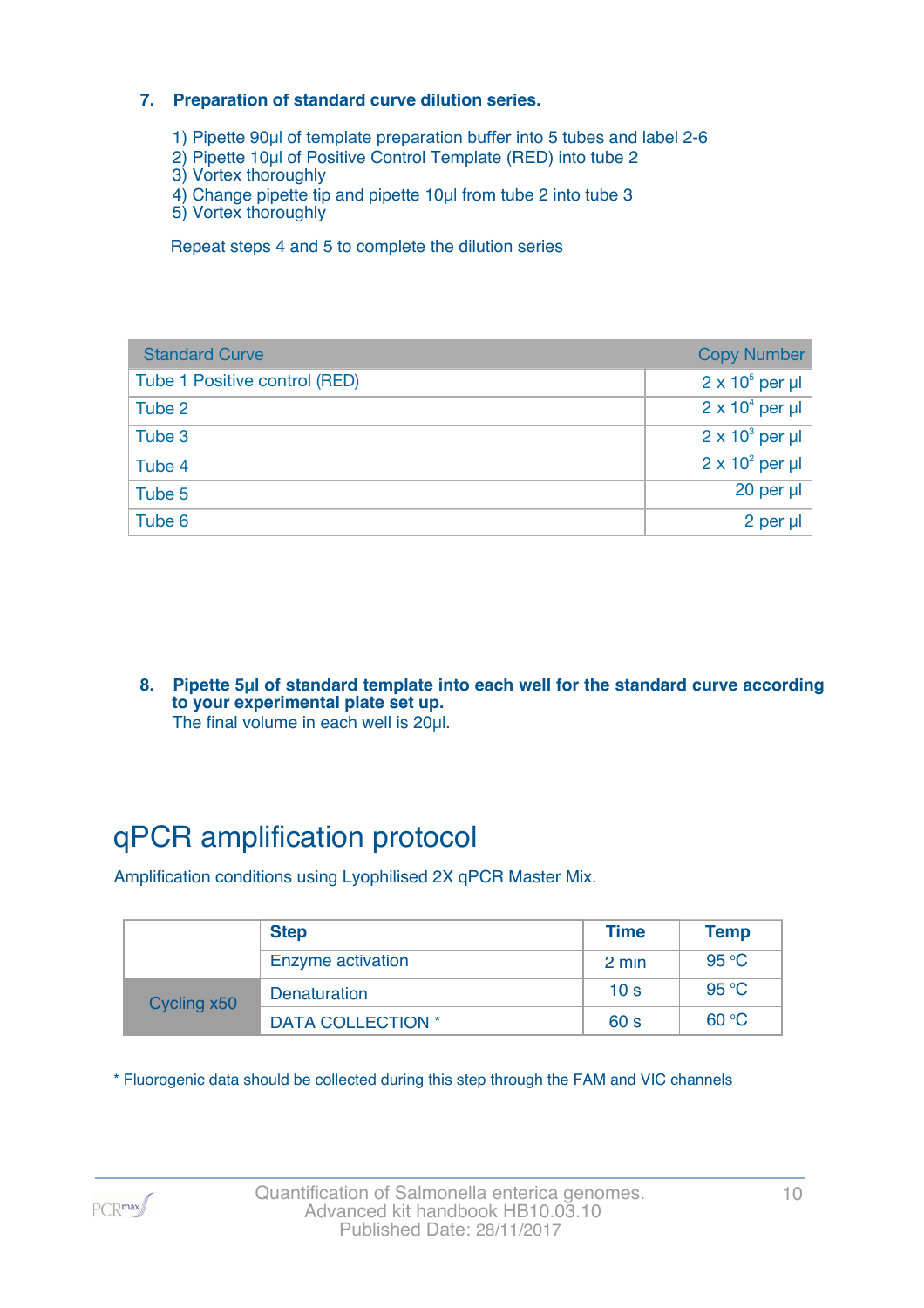# Interpretation of Results

| <b>Target</b><br>(FAM) | <b>Internal</b><br>control<br>(NIC) | <b>Positive</b><br>control | <b>Negative</b><br>control | Interpretation                                                                                                  |
|------------------------|-------------------------------------|----------------------------|----------------------------|-----------------------------------------------------------------------------------------------------------------|
| $\leq 30$              | $+ 1 -$                             | ÷                          |                            | <b>POSITIVE QUANTITATIVE RESULT</b><br>calculate copy number                                                    |
| > 30                   | ÷                                   | ÷                          |                            | <b>POSITIVE QUANTITATIVE RESULT</b><br>calculate copy number                                                    |
| > 30                   |                                     | ٠                          |                            | <b>POSITIVE QUALITATIVE RESULT</b><br>do not report copy number as this<br>may be due to poor sample extraction |
|                        | ÷                                   | ÷                          |                            | <b>NEGATIVE RESULT</b>                                                                                          |
| $+ 1 -$                | $+ 1 -$                             | ٠                          | $\leq$ 35                  | <b>EXPERIMENT FAILED</b><br>due to test contamination                                                           |
| $+ 1 -$                | $+ 1 -$                             | ÷                          | > 35                       | $\star$                                                                                                         |
|                        |                                     | ÷                          |                            | <b>SAMPLE PREPARATION FAILED</b>                                                                                |
|                        |                                     |                            |                            | <b>EXPERIMENT FAILED</b>                                                                                        |

Positive control template (RED) is expected to amplify between Cq 16 and 23. Failure to satisfy this quality control criterion is a strong indication that the experiment has been compromised.

\*Where the test sample is positive and the negative control is positive with a  $Cq > 35$ , the sample must be reinterpreted based on the relative signal strength of the two results:



If the sample amplifies  $> 5$  Cq earlier than the negative control then the sample should be reinterpreted (via the table above) with the negative control verified as negative.



If the sample amplifies < 5 Cq earlier than the negative control then the positive sample result is invalidated and the result should be determined inconclusive due to test contamination. The test for this sample should be repeated.